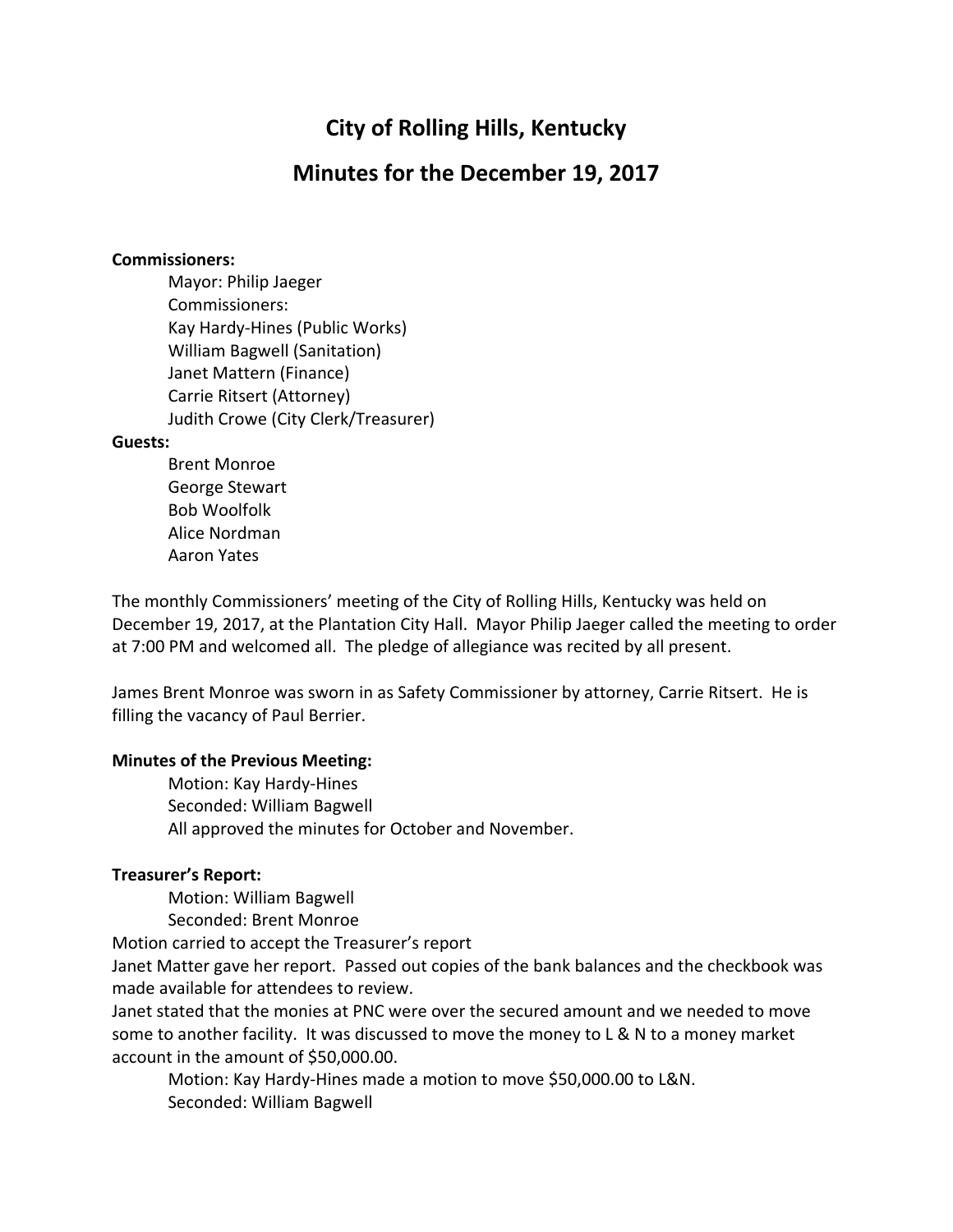All approved to move \$50,000.00 from PNC to L&N.

#### **Municipal Orders:**

Janet Mattern read the municipal orders. Motion: William Bagwell Seconded: Brent Monroe Motion carried to accept the Municipal Orders.

## **Open Forum:**

Resident Mr. Woolfolk stated that the street sign at Walhampton and Langdon was misleading because Walhampton Court is different and needs an additional sign. Phil will talk with Eagle signs and make sure that is corrected. There was a discussion about the what to do with the old street signs, maybe giving away the old street signs or selling them. It was suggested to keep some of the old stop signs just incase we would need to replace some.

## **City Attorney:**

Carrie Ritsert swore in James Brent Monroe as Safety Commissioner and will send the paperwork to Frankfort.

The vacant properties – it is currently for bank owned/foreclosure but she will look to see if there are any ordinances that contain fees that could be assessed to the owners.

Temporary storage container – the city is okay with how it is stated in the current ordinance. City Spending Procedures was discussed to make some changes to the current municipal order. The amounts will be changed to reflect the amount that can be spent without bids and making clear what is required on written proposals. All bids will come in writing or digital format. Grant application was sent by email to Pam to be added on a list for help with ordinance codification.

Discussion was held on pay raises for the Mayor and Commissioners. Need to have the Wage and Salary Survey to compare what other cities are paying. Will discuss more next meeting.

#### **Sanitation:**

William Bagwell gave his report and copies were available for all. He stated that people need to place all trash in cans and do not stack next to the cans. There was a mattress behind the shopping center and Bill called to have it removed. The trash is not as bad from behind the center, but they need to work on totaling ridding of that problem.

## **Safety:**

George Stewart gave his report that he has issued several citations. He gave the copies to the Mayor. He has had cars towed. There is currently a trailer behind the shopping center and a car that has moved from one end to the other that has been broken into.

He would like to get an agreement with the shopping center owners that if cars are not moving that he has the authority to tow vehicles.

He went down to the old MSD property and stated that he needs repair from MSD or the owner of the property.